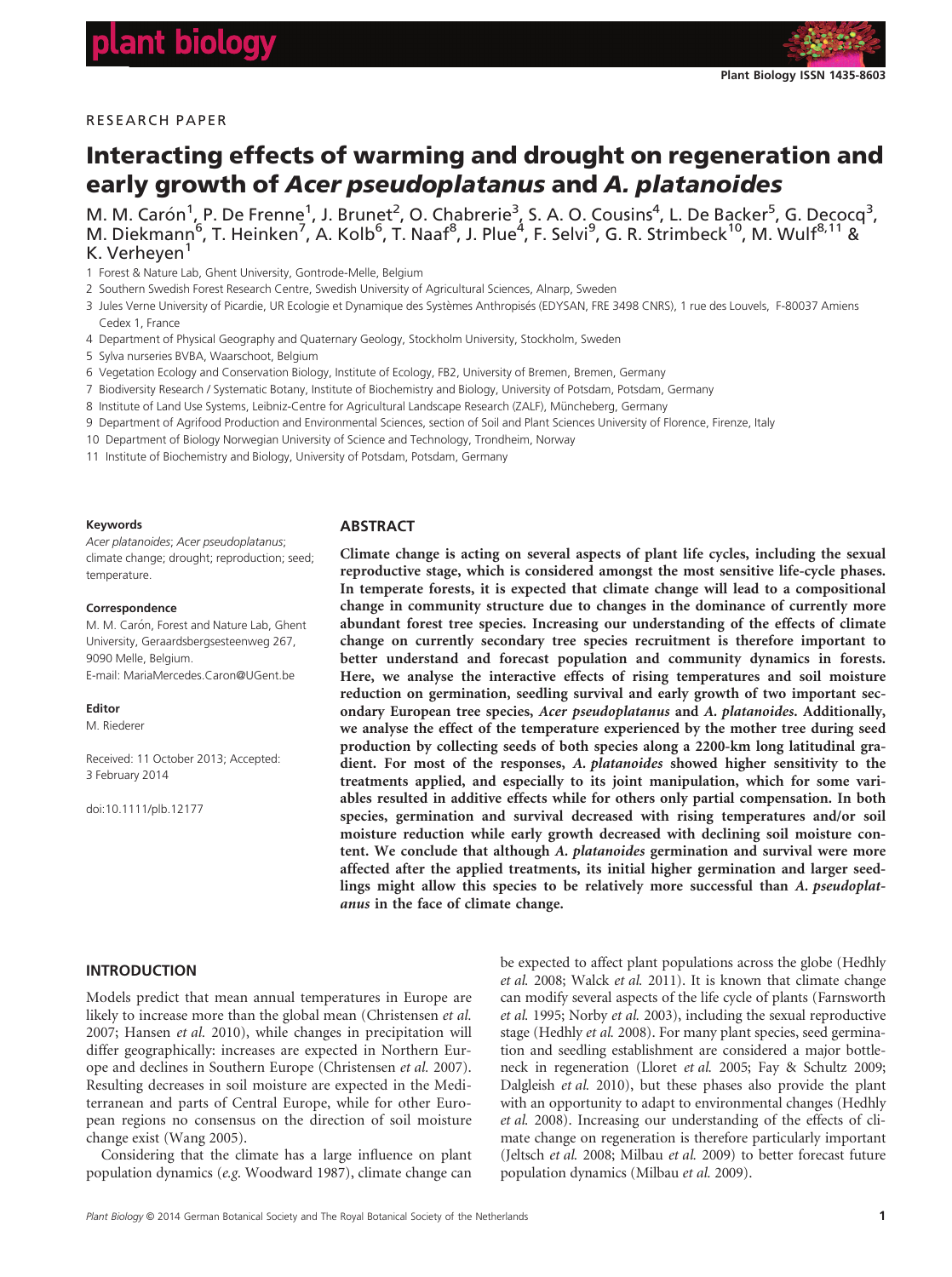Most previous research on the effects of climate change on plant reproduction has been performed on the individual effects of changes in temperature (Milbau et al. 2009; Klady et al. 2011; De Frenne et al. 2012) and precipitation (Lloret et al. 2005; Kos & Poschlod 2008; Fay & Schultz 2009). These approaches provide valuable information but analyses of the interactive effects of these two global change drivers on tree species recruitment are largely lacking (Beier et al. 2012). Moreover, research on plant reproduction response to climate change has been mainly directed at tundra vegetation, boreal forest and tree line ecotones, with less emphasis on temperate regions (Walck et al. 2011). Specifically in temperate forests, a compositional change based on changes in dominance of currently dominant forest tree species due to climate change can be expected (Booth et al. 2012). The most abundant primary tree species from a management point of view, e.g. beech (Fagus sylvatica L.) and Norway spruce (Picea abies (L.) H.Karst.), are expected to decrease in fitness and abundance and consequently retreat from parts of their distribution range (Kramer et al. 2010; Hanewinkel et al. 2012). For this reason, currently less abundant, secondary forest tree species (e.g. Acer spp. and Tilia spp., Quercus cerris L. and Quercus petraea (Matt.) Liebl.) may become more important (Lloret et al. 2005; Hanewinkel et al. 2012).

There are several empirical approaches available to assess the impact of climate change on populations. One such is to use the natural temperature variation along latitudinal gradients (De Frenne et al. 2013). This approach provides an opportunity to evaluate the long-term effects of temperature on terrestrial organisms (Rustad 2008) and, using a space-fortime substitution procedure (sensu Fukami & Wardle 2005), study the effects of climate change on terrestrial organisms (see e.g. Daws et al. 2004; Reich & Oleksyn 2008; Ramırez-Valiente et al. 2009; Qiu et al. 2010; De Frenne et al. 2011, 2012). Yet the integration of techniques such as a combination of seed collection along a latitudinal gradient with experimental warming studies in common gardens represent a promising way forward in the quest for better understanding and forecasting the potential implications of global warming on plant populations and communities (Shaver et al. 2000; Dunne et al. 2003; Fukami & Wardle 2005; Rustad 2008; De Frenne et al. 2013).

Here we investigate the performance of regeneration from seed of two currently secondary tree species (Acer pseudoplatanus and A. platanoides) from nine regions along a 2200-km latitudinal gradient covering most of the distribution range of these species, including areas outside their natural range. We analysed the germination, seedling survival and growth of these two species using two common garden experiments, in which both temperature and soil moisture availability were manipulated. This set-up allowed evaluation of the effects of the temperature that the mother tree experienced during seed production as well as the response of germination, seedling survival and growth to projected changes in climate conditions. We specifically examined: (i) how differences in temperature and soil moisture content affect the germination, survival and growth of two congeneric Acer species; (ii) whether there is an interacting effect of the joint manipulation of temperature and soil moisture content; and (iii) whether the response to the experimental treatments depends on the temperature regime experienced by the mother trees.

## MATERIAL AND METHODS

#### Study region and populations

In 2011, we collected seeds of Acer platanoides L. and Acer pseudoplatanus L. along a wide (2200 km) latitudinal gradient in Europe to allow study of a wide range of temperature effects on the mother tree. We included both native (located in the natural distribution range of the species) and non-native (located outside the natural distribution range of the species) populations to fully represent possible maternal temperatures in Europe. These species were specifically selected since they (i) will likely become more important for European forestry in the context of future climate change (Hanewinkel et al. 2012); (ii) are characteristic for and abundant in broadleaved forests across Europe; (iii) have a large distribution range and occur along a wide latitudinal gradient in Europe; and (iv) tend to have high germination rates, ease of dormancy breaking and similar phenology. We sampled populations located in nine regions from Italy  $(43^{\circ}49' \text{ N})$  via France, Belgium, Germany, Sweden to Norway (63°26' N). In each region, one landscape window of  $40 \times 40$  km<sup>2</sup> was chosen, in which up to three forest patches were selected. In all cases, the forest patches were homogeneous in terms of canopy cover and soil characteristics. In each forest patch, one mature, well established, vital, seedbearing healthy mother tree was selected. Seeds were collected using water-permeable nets (France, Belgium, Potsdam in Germany, Müncheberg in Germany and Skåne in Sweden) or picked from the forest floor immediately after seed dispersal (Italy, Bremen in Germany, Stockholm in Sweden and Norway; Fig. 1).

Climatic data from weather stations close to the sampling point (< 50 km distance) and available in the European



Fig. 1. Location of the sampled Acer pseudoplatanus and A. platanoides populations along the latitudinal gradient from Italy to Norway.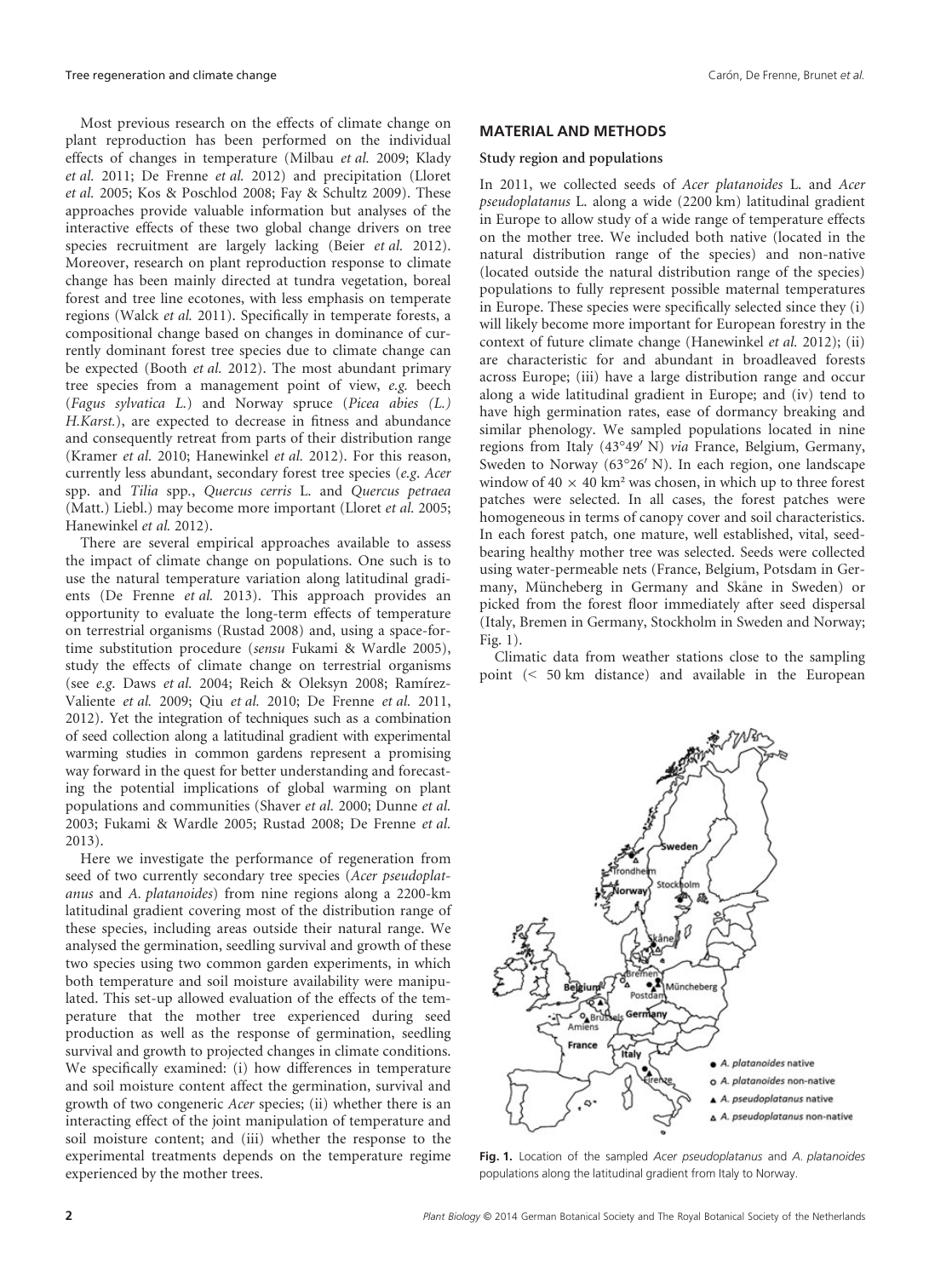Climate Assessment and Dataset project (Klein Tank et al. 2002) were used for the calculation of the growing degree hours (GDH) experienced by the mother tree between the 1 April and 30 September 2011 (period between flowering and seed maturation). The GDH were calculated considering a base temperature of 5 °C and the following formulas (Graae et al. 2012).

$$
If\;Tmax_i\leq 5^{\circ}C\rightarrow GDH_i=0
$$

If 
$$
Tmax_i > 5^\circ \text{C}
$$
 and  $Tmin_i > 5^\circ \text{C} \rightarrow \text{GDH}_i$   
= 24 ×  $(Tmin_i - 5) + 12 \times (Tmax_i - Tmin_i)$ 

If 
$$
Tmax_i > 5^\circ \text{C}
$$
 and  $Tmin_i \le 5^\circ \text{C} \rightarrow \text{GDH}_i$   
=  $12 \times \frac{(Tmax_i - 5)^2}{Tmax_i - Tmin_i}$ 

$$
GDH = \sum_{\text{August 1}}^{\text{September 30}} GDH_i,
$$

where  $GDH_i$ , Tmax<sub>i</sub> and Tmin<sub>i</sub> are the GDH, maximum temperature and minimum temperature for day i, respectively. The GDH were standardised per location by dividing site-specific values by the overall mean across the gradient (Graae et al. 2009). The Pearson correlation between latitude and GDH was  $r = -0.90$  (n = 9, P < 0.0001), between GDH (April and September 2011) and the mean annual GDH (average 1981–2011) was  $r = 0.93$  (n = 9,  $P < 0.001$ ), between GDH (April and September 2011) and the average single-seed mass (without dispersal structures) calculated from 30 seeds per mother tree, was  $-0.73$  (n = 9 provenances, P = 0.03) and  $-0.37$  (n = 9, P = 0.32) for A. platanoides and A. pseudoplatanus, respectively.

# Experimental design

We performed two full factorial soil heating and moisture manipulation experiments to simulate a total of nine climate change scenarios. We based our two experiments on the A1B-IPCC scenarios that project an increase of the summer (June, July and August) temperature between  $+1.4$  °C and  $+5.0$  °C (average +2.7 °C) for Northern Europe. The expected summer (again June, July and August) temperature increase for Southern Europe is between  $+2.7 \degree C$  and  $+6.5 \degree C$  (average  $+4.1 \degree C$ ) (Christensen et al. 2007). Concerning large-scale changes in precipitation, a change in summer precipitation between +16% and  $-21\%$  is projected for Northern Europe while a reduction between  $-3\%$  and  $-53\%$  is forecast for Southern Europe (Christensen et al. 2007). We expressed our precipitation treatments as soil moisture rather than millimetres of rainfall, since (i) this is a stronger predictor of plant establishment than precipitation (Walck et al. 2011); and (ii) germination is highly dependent on available soil moisture (Kos & Poschlod 2008).

Both experiments were performed with the collected seeds of Acer platanoides and A. pseudoplatanus from three mother trees (except A. platanoides from Bremen and Amiens with two mother trees), and ten and 25 seeds per mother tree for the first and second experiment, respectively (see below). In total, 27 A. pseudoplatanus and 25 A. platanoides mother trees were sampled. The seeds were randomly sown in plastic pots

(25 cm<sup>3</sup> vol. for the first experiment and 112 cm<sup>3</sup> vol. for the second experiment), filled with standard potting soil (mean pH 6, nutrient ratio NPK 15:10:11, organic matter 20% and water holding capacity 80%).

All seeds were cold stratified to break dormancy. Initially the seeds were soaked in water until the desired level of humidity was reached (i.e. 48% and 38% for A. pseudoplatanus and A. platanoides, respectively). Afterwards the seeds were placed in controlled cold conditions (at 0 °C to 1 °C and 90–95% humidity) for approximately 2 months until germination started. The stratification period depended on the species and the provenance, assuring that all the seeds were at the same development stage and at optimal conditions for germination. Seed lots that reached the correct development stage and started germinating were stored in a freezer at  $-2$  °C until the moment of seed sowing.

For both experiments, warming was achieved though soil heating mats (ACD aluminium heating mats HMT-A; Oberweidbach Germany). The experiment was installed at the edge of a deciduous forest composed of Fagus sylvatica, Fraxinus excelsior L., Quercus robur L. and Acer sp. in Gontrode, Belgium (50°58' N, 3°48' E) under plastic roofs (70 cm above pots) to exclude natural precipitation and allow free air exchange. The soil temperature in the pots was measured every minute, and averaged and logged every 15 min using Decagon data loggers Em50 ECH2O LOGGER, while the soil moisture was controlled by weighing each pot three times per week and adding the necessary amount of distilled water until the desired moisture content was reached.

We assessed the regeneration in terms of germination time (emergence above the ground), germination amount, survival (living seedlings at the end of the experiment) and seedling growth (number of leaves, biomass and height). Germination was recorded three times per week. At the end of the experiments, the seedlings were carefully removed from the soil, and for each seedling, the number of leaves was recorded. The belowground and aboveground plant parts were separated, dried at 60 °C for 24 h and weighed. In the second experiment only, the height reached by the seedlings was additionally measured.

#### First experiment

In the first experiment, which lasted for 36 days (starting on 16 July 2012), we sowed ten seeds per mother tree per species. The manipulations of temperature were as follows: (i) control at ambient temperature (average for the whole period was  $16.5 \pm 3.7$  °C); (ii) average temperature increase of 2.5 °C (19.0  $\pm$  2.5 °C); and (iii) average temperature increase of 7.2 °C (23.7  $\pm$  3.1 °C). Additionally, the three soil moisture treatments were applied: (i) soil moisture constantly at 100% of field capacity (gravimetric soil moisture 65% and volumetric soil moisture 29%); (ii) soil moisture at 80% of field capacity (gravimetric soil moisture 52% and volumetric soil moisture 23%); and (iii) soil moisture at 60% of field capacity (gravimetric soil moisture 32% and volumetric soil moisture 17%). The total amount of water added during the experiment to maintain the desired level of soil moisture content was:  $+0$  °C–8.9 l (control), 5.6 l (80%) and 4.3 l (60%); +2.5 °C–23.8 l, 14.9 l and 8.2 l; +7.2 °C–26.4 l, 15.2 l and 13.1 l.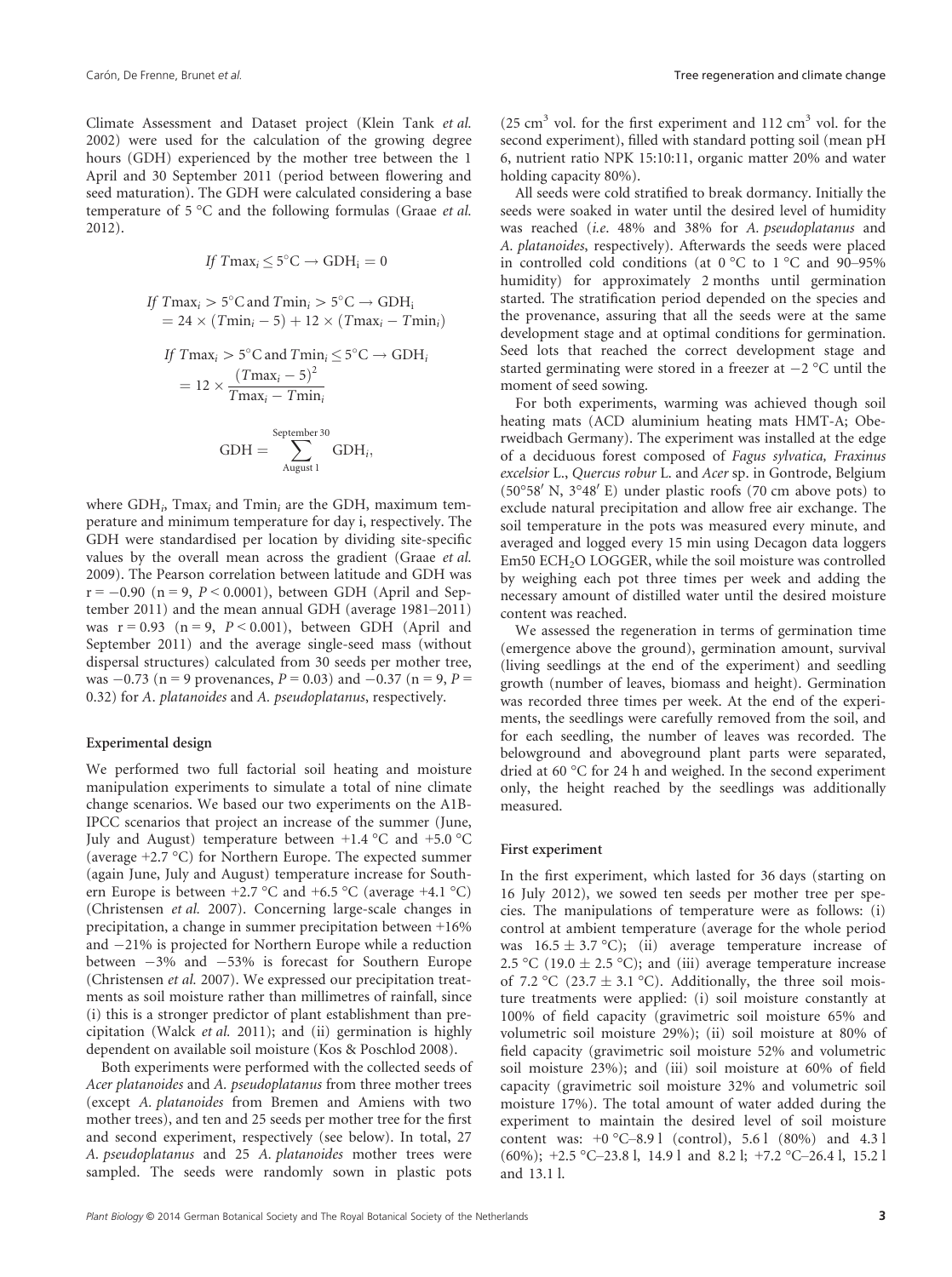# Second experiment

The objective of this experiment was to evaluate possible changes in seedling establishment and growth over time using a longer experimental period (more than twice as long). This experiment was a replication of the intermediate temperature treatment (+2.5 °C) with the same three soil moisture content treatments as in the first experiment. The second experiment lasted for approximately 3 months (79 days, starting on the same day as the first experiment, 16 July 2012). In this experiment, we sowed 25 seeds per mother tree and the soil temperature was set at an average for the whole period of 19.0  $\pm$ 2.4 °C, while three levels of soil moisture content were applied (same procedure as above, i.e. 100%, 80% and 60% of field capacity). The total amount of water added during the experiment to maintain the desired level of soil moisture content was 180 l, 169 l and 133 l.

# Data analysis

Mixed-effects models using the lme and lmer functions in R version 3.0.0 (R Core Team 2013) were applied. For the continuous variables (seedling height, total, aboveground and belowground biomass and root:shoot ratio), binomial data (germination and survival) and count data (germination time and number of leaves) we used Gaussian, binomial and Poisson error structures, respectively. All the continuous data were logtransformed prior to the analyses to fulfil the requirements of normality and homoscedasticity, except for the total, aboveground and belowground biomass of A. platanoides in the second experiment. As predictor variables, we included the temperature and soil moisture treatments and the standardised growing degree hours (GDH) experienced by the mother tree between the 1 April and 30 September as fixed effects, while the mother tree and the provenance were included as nested random effects (to account for the hierarchical structure of the data). For each variable analysed, first the maximal model was fitted and model simplification was achieved by comparing the deviance of the model, dropping one interaction and explanatory variable at a time.

## RESULTS

## First experiment

The germination and survival of the species showed different responses in relation to the temperature and soil moisture treatments and the GDH experienced by the mother tree during seed production (Table 1). The two species showed different responses to the treatments applied regarding germination time: germination was 24% earlier and 28% later for A. platanoides and A. pseudoplatanus, respectively, under the treatment  $(+7.2 \degree C \times 80\%)$  than at control moisture and temperature conditions (0 °C  $\times$  100%). Additionally, in A. pseudoplatanus the strong reduction in soil moisture content (60%) combined with GDH experienced by the mother tree affected the germination time: seedlings emerged on average 26% later under drier conditions than under the control treatment (Table 1).

Acer platanoides was more affected by the treatments applied and the GDH experienced by the mother tree during seed

production. Germination in this species was affected by experimental changes in temperature, soil moisture content, GDH experienced by the mother tree and their joint manipulation. The strong reduction in soil moisture content (60%) produced an average reduction of 5% in germination success. Moreover, the soil moisture reduction combined with rising temperature (+7.2 °C) increased germination success in comparison with the full moisture capacity at the same temperature (Fig. 2). Nevertheless for A. platanoides, the GDH experienced by the mother tree during seed production had a negative effect on germination success. The seeds from provenances with the lowest GDH showed 53% higher germination success than the seeds from the warmest provenance under control temperature treatment (Table 1, Table S1). However, rising temperatures (+2.7  $\textdegree$ C and +7.2  $\textdegree$ C) increased the difference between seeds from the colder and warmer provenances (lower and higher values of accumulated GDH) to 73% and 79% (Table 1, Table S1). In A. *platanoides* the joint manipulation of temperature (+7.2 °C) and soil moisture content reduction (80% and 60%) reduced survival 2.4- and 1.9-fold, respectively, compared with the control temperature and soil moisture conditions (Table 1, Fig. 2).

On the other hand, germination in A. pseudoplatanus only showed significant differences due experimental warming interacting with GDH experienced by the mother tree during seed production. The temperature treatments significantly increased the difference between the germination of A. pseudoplatanus seeds from colder and warmer provenances (Table 1, Table S1), while survival was only affected by the temperature increase of +7.2 °C (Fig. 2).

Regarding growth, both Acer species showed similar but not identical responses to the treatments applied. A. platanoides was sensitive to changes in temperature, moisture and the joint manipulation of these factors (Table 2). A small temperature increase had a positive effect on the biomass variables, but a higher increase in temperature (+7.2 °C) reduced total biomass by 35%, aboveground biomass by 30% and belowground biomass by 33% (Table 2). The strong soil moisture decrease (60%) produced an average reduction of 33% in total and aboveground biomass (Table 2). The joint manipulation of temperature and soil moisture content (+2.7  $\degree$ C  $\times$  60%) produced a stronger reduction in the biomass variables that the individual modification of the two factors (Table 2, Fig. 3).

Acer pseudoplatanus showed changes in the growth variables related to changes in the temperature and soil moisture content, but did not show significant differences caused by the joint manipulation of temperature and moisture (Table 2). A temperature increase and reduced soil moisture content had a negative effect on most of the biomass variables. Total biomass was reduced by 21% when the temperature increased by 2.7° C and 33% when the soil moisture content was 60% of field capacity. The belowground biomass was 41% and 39% lower when temperature increased by 2.7 °C and 7.2 °C, respectively, while the soil moisture reduction decreased belowground biomass by 20%. The aboveground biomass was only affected by moisture: the reduction was 23% and 32% for the 80% and 60% field capacity treatments, respectively (Table 2). The root:shoot ratio was reduced by 39% on average when the temperature increased by 2.7 °C and 7.2 °C, and increased by 18% when soil moisture was 80% of field capacity (Table 2, Fig. 3).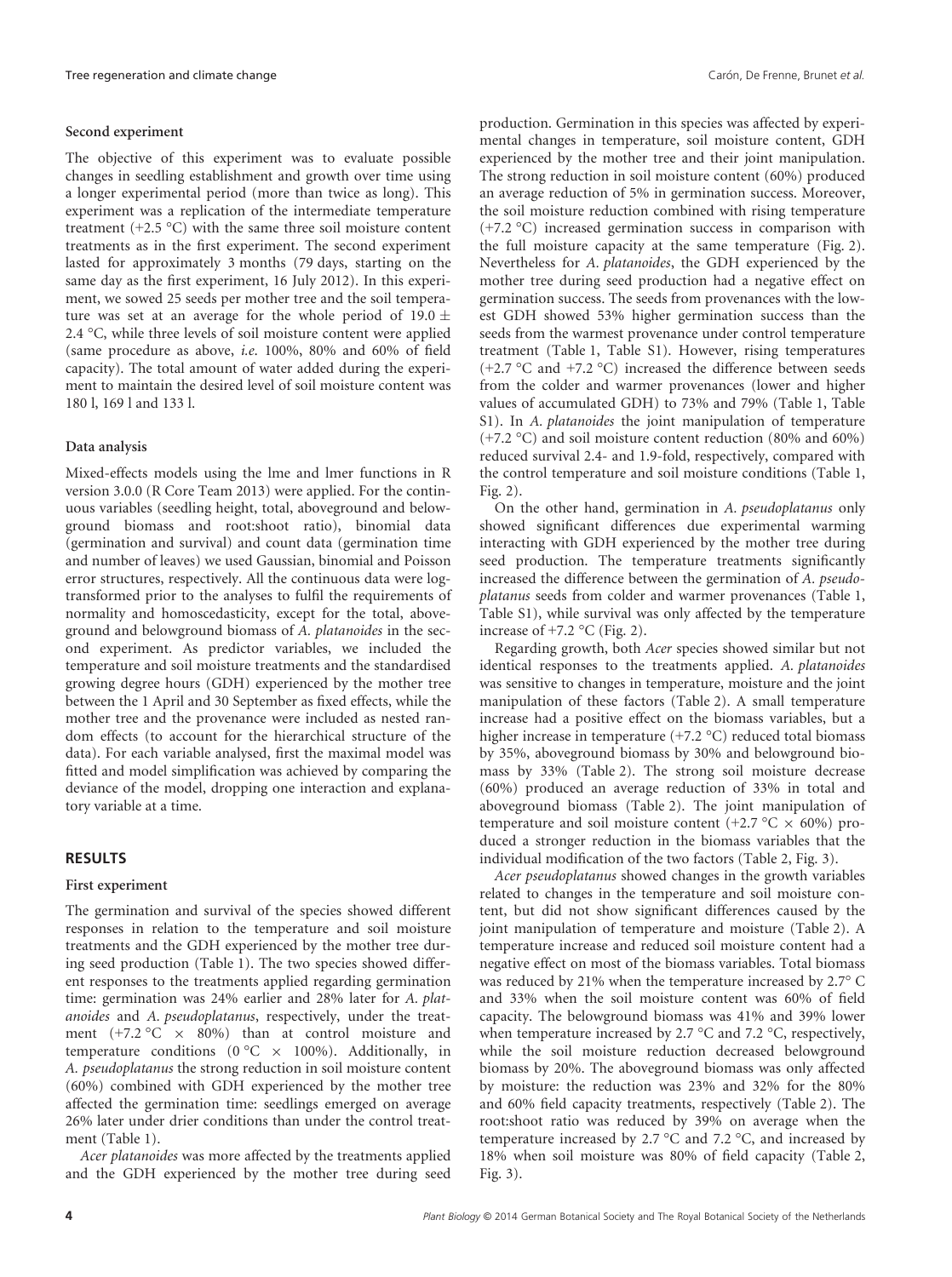| degree hours between April and September 2011 (GDH) on the germination, survival, number of leaves and germination time for Acer platanoides and A. pseudoplatanus in the first experiment.<br>Table 1. Effects of warming (temperature increased by 2.7 °C and |                  |                     |                |                   |                   |                |                    |                                              |                     |                     |                           |                     |                  |                  |                  |                        | 7.2 °C), drought (soil moisture reduced to 80% and 60% of field capacity; M80% and M60%) and the standardised number of growing |                              |                               |
|-----------------------------------------------------------------------------------------------------------------------------------------------------------------------------------------------------------------------------------------------------------------|------------------|---------------------|----------------|-------------------|-------------------|----------------|--------------------|----------------------------------------------|---------------------|---------------------|---------------------------|---------------------|------------------|------------------|------------------|------------------------|---------------------------------------------------------------------------------------------------------------------------------|------------------------------|-------------------------------|
|                                                                                                                                                                                                                                                                 |                  |                     |                |                   |                   |                | $+5^{\circ}$ O + L | $T + 2.7^{\circ}C*$                          | $T + 7.2^{\circ}C*$ | $T + 2.7^{\circ}C*$ | $T + 7.2^{\circ}C*$       | $T + 2.7^{\circ}C*$ | $T + 7.2 °C*$    | M80%*            | M60%*            | $T + 2.7 °C*$<br>M80%* | $T + 7.2^{\circ}C*$<br>$M80%$ *                                                                                                 | $T + 2.7^{\circ}C*$<br>M60%* | $T + 7.2^{\circ}C^*$<br>M60%* |
| $0^{\circ}$ 0 + $1^{\circ}$                                                                                                                                                                                                                                     | $T + 2.7 °C$     | $T + 7.2$ °C        | M100%          | M80%              | M60%              | HGD            | M100%              | M80%                                         | M80%                | M60%                | M60%                      | GDH                 | $\bar{5}$        | $\overline{6}$   | $\overline{6}$   | $\overline{5}$         | $\overline{6}$                                                                                                                  | $\overline{6}$               | $\overline{5}$                |
| Acer platanoides                                                                                                                                                                                                                                                |                  |                     |                |                   |                   |                |                    |                                              |                     |                     |                           |                     |                  |                  |                  |                        |                                                                                                                                 |                              |                               |
| gemination (%)                                                                                                                                                                                                                                                  |                  |                     |                |                   |                   |                |                    |                                              |                     |                     |                           |                     |                  |                  |                  |                        |                                                                                                                                 |                              |                               |
| $\frac{4}{3}$<br>mean                                                                                                                                                                                                                                           | 52               | 57                  | $\frac{8}{30}$ | $\frac{8}{3}$     | 96                |                | SO                 | 55                                           | 36                  | $\approx$           | $\overline{Q}$            |                     |                  |                  |                  |                        |                                                                                                                                 |                              |                               |
| $\frac{8}{1.8}$<br>벉                                                                                                                                                                                                                                            | 1.7              | $\frac{8}{1}$       | $\frac{8}{1}$  | $\frac{8}{1}$     | $\frac{8}{1}$     |                | 3.2                | 3.0                                          | $\overline{3}.1$    | 2.9                 | $\overline{\mathfrak{Z}}$ |                     |                  |                  |                  |                        |                                                                                                                                 |                              |                               |
| $z$ -value                                                                                                                                                                                                                                                      | $0.\overline{3}$ | $0.\overline{6}$    |                | $-1.8(*)$         | $-3.1**$          | $-2.9**$       |                    | $2.2*$                                       | $1.7(\text{*})$     | $2.2*$              | $3.3***$                  | $-2.0*$             | $-1.9*$          | $\!+\!$          | $\!+\!$          | $\!+\!$                | $\pm$                                                                                                                           | $\!+\!$                      | $\div$                        |
| survival (%)                                                                                                                                                                                                                                                    |                  |                     |                |                   |                   |                |                    |                                              |                     |                     |                           |                     |                  |                  |                  |                        |                                                                                                                                 |                              |                               |
| 89<br>mean                                                                                                                                                                                                                                                      | 73               | 45                  | 76             | 70                | 2                 |                | 88                 | $\rm \stackrel{\small 2}{\scriptstyle \sim}$ | 36                  | S                   | $\frac{8}{4}$             |                     |                  |                  |                  |                        |                                                                                                                                 |                              |                               |
| $\overline{1}$<br>SE                                                                                                                                                                                                                                            | 2.9              | 3.0                 | 2.5            | 2.7               | 2.9               |                | 2.9                | $4.1$                                        | $\overline{5}$ .    | $\frac{80}{20}$     | 5.0                       |                     |                  |                  |                  |                        |                                                                                                                                 |                              |                               |
| $z$ -value                                                                                                                                                                                                                                                      | 0.9              | $-0.9$              |                | 0.6               | $-0.8$            | $\overline{0}$ |                    | $-1.5$                                       | $-2.3*$             | $-0.1$              | $2.2*$                    | $-1.0$              | $-0.1$           | $-0.6$           | $\frac{0}{2}$    | 1.51                   | $2.2*$                                                                                                                          | $-0.6$                       | $-2.3*$                       |
| number of leaves                                                                                                                                                                                                                                                |                  |                     |                |                   |                   |                |                    |                                              |                     |                     |                           |                     |                  |                  |                  |                        |                                                                                                                                 |                              |                               |
| 3.10<br>mean                                                                                                                                                                                                                                                    | 3.8              | 3.5                 | 4.2            | 3.3               | 2.5               |                | 3.9                | 3.8                                          | 2.9                 | 2.3                 | 3.2                       |                     |                  |                  |                  |                        |                                                                                                                                 |                              |                               |
| 0.10<br>$\overline{\mathbb{S}}$                                                                                                                                                                                                                                 | 0.15             | 0.17                | 0.13           | 0.13              | 0.10              |                | 0.19               | 0.23                                         | 0.30                | 0.20                | 0.28                      |                     |                  |                  |                  |                        |                                                                                                                                 |                              |                               |
| $z$ -value                                                                                                                                                                                                                                                      | $3.1**$          | $2.0*$              |                | $-4.2***$         | $-7.6***$         | $\div$         |                    | $\pm$                                        | $\pm$               | $\pm$               | $\ddot{\mathrm{+}}$       | $\!+\!$             | $\div$           | $\div$           | $\!+\!$          | $\!+\!$                | $\div$                                                                                                                          | $\div$                       | $\div$                        |
| germination time (days)                                                                                                                                                                                                                                         |                  |                     |                |                   |                   |                |                    |                                              |                     |                     |                           |                     |                  |                  |                  |                        |                                                                                                                                 |                              |                               |
| 6.4<br>mean                                                                                                                                                                                                                                                     | 6.9              | 5.4                 | 6.8            | $\overline{6}$ .  | 5.8               |                | 5.9                | 6.4                                          | 4.5                 | 7.3                 | 4.3                       |                     |                  |                  |                  |                        |                                                                                                                                 |                              |                               |
| 0.31<br>UH                                                                                                                                                                                                                                                      | 0.36             | 0.38                | 0.35           | 0.34              | 0.34              |                | 0.44               | 0.55                                         | 0.52                | 0.75                | 0.51                      |                     |                  |                  |                  |                        |                                                                                                                                 |                              |                               |
| $z$ -value                                                                                                                                                                                                                                                      | $\overline{4}$   | $6.6***$            |                | 1.5               | $0.\overline{3}$  | ÷              |                    | $-2.1*$                                      | $-9.1***$           | $-2.3*$             | $-4.7**$                  | $-0.8$              | $-5.7***$        | $-0.9$           | $-0.5$           | 1.2                    | $7.6***$                                                                                                                        | $2.6**$                      | $3.4***$                      |
| Acer pseudoplatanus                                                                                                                                                                                                                                             |                  |                     |                |                   |                   |                |                    |                                              |                     |                     |                           |                     |                  |                  |                  |                        |                                                                                                                                 |                              |                               |
| gemination (%)                                                                                                                                                                                                                                                  |                  |                     |                |                   |                   |                |                    |                                              |                     |                     |                           |                     |                  |                  |                  |                        |                                                                                                                                 |                              |                               |
| $\frac{1}{2}$<br>mean                                                                                                                                                                                                                                           | $\overline{a}$   | $\overline{c}$      | $\equiv$       | $\supseteq$       | $\equiv$          |                | $\overline{4}$     | $\sigma$                                     | $\supseteq$         | $\circ$             | $\overline{4}$            |                     |                  |                  |                  |                        |                                                                                                                                 |                              |                               |
| $1.17\,$<br>ŠΕ                                                                                                                                                                                                                                                  | 0.92             | $1.14.$             | 1.09           | 1.08              | 1.08              |                | 2.12               | 1.77                                         | 1.83                | 1.39                | 2.14                      |                     |                  |                  |                  |                        |                                                                                                                                 |                              |                               |
| $z$ -value                                                                                                                                                                                                                                                      | $\frac{1}{2}$    | $-0.8$              |                | $\pm$             | $\pm$             | $-0.9$         |                    | $\pm$                                        | $\pm$               | $\pm$               | $\pm$                     | $-2.6*$             | $\overline{0}$   | $\boldsymbol{+}$ | $\boldsymbol{+}$ | $\!+\!$                | $\boldsymbol{+}$                                                                                                                | $\!+\!$                      | $\!+\!$                       |
| survival (%)                                                                                                                                                                                                                                                    |                  |                     |                |                   |                   |                |                    |                                              |                     |                     |                           |                     |                  |                  |                  |                        |                                                                                                                                 |                              |                               |
| 86<br>mean                                                                                                                                                                                                                                                      | 83               | 63                  | $\overline{2}$ | $\overline{8}$    | 79                |                | 82                 | $\overline{9}$                               | 67                  | 87                  | 64                        |                     |                  |                  |                  |                        |                                                                                                                                 |                              |                               |
| 3.34<br>$z$ -value<br>5É                                                                                                                                                                                                                                        | 5.00<br>$-0.6$   | $-3.5***$<br>4.93   | 4.94           | 4.27<br>$\ddot{}$ | 4.41<br>$\ddot{}$ | $\!+\!$        | 6.37               | 5.53<br>$\div$                               | 9.25<br>$\div$      | 9.08<br>$\pm$       | 7.78<br>$\pm$             | $\!+\!$             | $\div$           | $\!+\!$          | $\!+\!$          | ÷                      | $\!+\!$                                                                                                                         | ÷                            | $\!+\!$                       |
| number of leaves                                                                                                                                                                                                                                                |                  |                     |                |                   |                   |                |                    |                                              |                     |                     |                           |                     |                  |                  |                  |                        |                                                                                                                                 |                              |                               |
| 2.96<br>mean                                                                                                                                                                                                                                                    | 2.87             | 3.07                | 3.51           | 2.89              | 2.56              |                | 3.74               | 2.96                                         | 3.18                | 2.33                | 2.87                      |                     |                  |                  |                  |                        |                                                                                                                                 |                              |                               |
| 0.15<br>SE                                                                                                                                                                                                                                                      | 019              | 0.20                | 0.21           | 0.16              | 0.14              |                | 0.29               | 0.26                                         | 0.39                | 0.33                | 0.27                      |                     |                  |                  |                  |                        |                                                                                                                                 |                              |                               |
| $z$ -value                                                                                                                                                                                                                                                      | $\ddot{\pm}$     | $\ddot{\mathrm{+}}$ |                | $-1.6$            | $-2.8**$          | $\div$         |                    | $\ddot{}$                                    | $\pm$               | $\div$              | $\div$                    | $\boldsymbol{+}$    | $\div$           | $\boldsymbol{+}$ | $\div$           | $\boldsymbol{+}$       | $\div$                                                                                                                          | $\boldsymbol{+}$             | $\div$                        |
| gemination time (days)                                                                                                                                                                                                                                          |                  |                     |                |                   |                   |                |                    |                                              |                     |                     |                           |                     |                  |                  |                  |                        |                                                                                                                                 |                              |                               |
| 12.6<br>mean                                                                                                                                                                                                                                                    | 15.9             | 11.9                | 11.1           | 14.4              | 13.7              |                | $\overline{\circ}$ | 15.9                                         | 11.2                | 18.5                | 11.2                      |                     |                  |                  |                  |                        |                                                                                                                                 |                              |                               |
| 0.87<br>SF.                                                                                                                                                                                                                                                     | 0.98             | 0.81                | 0.82           | 0.84              | 0.99              |                | 0.99               | 1.36                                         | 1.28                | 2.48                | 1.28                      |                     |                  |                  |                  |                        |                                                                                                                                 |                              |                               |
| $z$ -value                                                                                                                                                                                                                                                      | $\frac{1}{1}$    | 0.2                 |                | 1.5               | $3.3**$           | $-1.5$         |                    | $-1.5$                                       | $-3.8***$           | $-0.3$              | $-0.9$                    | $-0.96$             | $0.\overline{8}$ | $-0.6$           | $-2.34*$         | $\overline{1}$         | $2.8**$                                                                                                                         | $-0.1$                       | $-0.1$                        |
| $P < 0.001***$ , $P < 0.01**$ , $P < 0.05*$ , $P < 0.10$ (*).<br>Results from mixed-effect models.                                                                                                                                                              |                  |                     |                |                   |                   |                |                    |                                              |                     |                     |                           |                     |                  |                  |                  |                        |                                                                                                                                 |                              |                               |

Mean and SE are calculated on the untransformed variables.

Mean and SE are calculated on the untransformed variables.<br>+: Factors removed during model simplification.

☩: Factors removed during model simplification.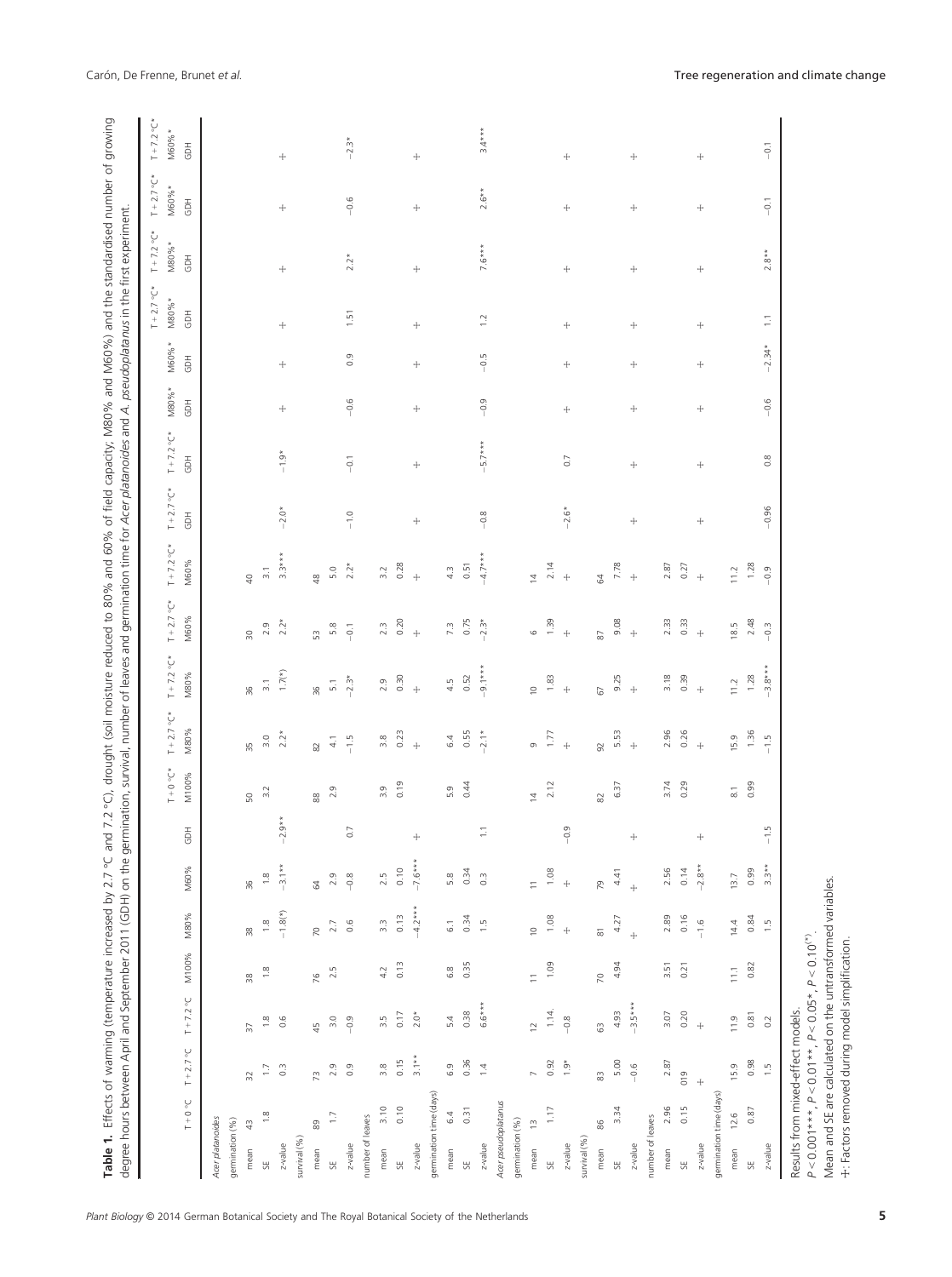

Fig. 2. Acer pseudoplatanus (a) and A. platanoides (b) germination and survival as a function of the applied temperature and soil moisture treatments in the first experiment.

#### Second experiment

In the second experiment, the number of GDH experienced by the mother tree reduced germination success in A. platanoides, while the soil moisture content reduction narrowed difference in germination time between the colder and warmest provenances (Table 3). For this species, germination was 75% lower in seeds from higher GDH than those produced under colder conditions (lower accumulated GDH). The germination time of A. pseudoplatanus increased by 18% and 26% when soil moisture content was 80% and 60% of field capacity, respectively (Table 3). Growth variables for both species were mainly affected by the soil moisture content. Drought negatively affected the total, aboveground biomass and height, while soil moisture reduction increased the root:shoot ratio (Table 4).

The soil moisture content at 60% of field capacity reduced total biomass by 20% and 30% for A. platanoides and A. pseudoplatanus, respectively. For both species, the root:shoot ratio was higher at 60% of field capacity than at field capacity (Table 4, Fig. 4). Additionally, the height reached by seedlings at the end of the experiment was 28% and 25%, 18% and 17% lower under treatments at 80% and 60% of field capacity for A. pseudoplatanus and A. platanoides, respectively (Table 4).

Finally, the temperature  $(+2.7 \degree C$  and  $+7.2 \degree C$ ) and soil moisture reduction (80% and 60% of field capacity) treatments applied had different effects on germination, seedling survival and growth of both species. During both experiments, A. platanoides was more susceptible than A. pseudoplatanus to the treatments applied (Fig. 5).

# **DISCUSSION**

By simulating moderate and extreme warming and drought (Chmura et al. 2011; Smith 2011) combined with the effect of the temperature experienced by the mother tree along the latitudinal gradient (Johnsen et al. 2005; De Frenne et al. 2013), we were able to provide important information about the germination and seedling establishment of two currently secondary tree species in the face of climate change. The variable responses of germination, germination time and survival to the combination of temperature and soil moisture treatments indicates the relevance of jointly manipulating different climatic variables, and highlights the need for more complex full factorial experiments (Shaver et al. 2000; Dieleman et al. 2012). Across both experiments, two congeneric species, Acer platanoides and A. pseudoplatanus, showed divergent responses. This species-specific behaviour during the recruitment stage is relevant to better forecast and understand population dynamics (Milbau et al. 2009). Additionally, reliable information about the effects of climate change on early establishment, considering the temperature experienced by the mother tree and native versus non-native populations, might be especially relevant to better forecast future forest compositional changes and develop adaptive management plans (Chmura et al. 2011; Hanewinkel et al. 2012).

Life-stage transitions that are important for plant population dynamics (germination and survival) were especially sensitive to changes in temperature, the interaction with soil moisture content and the GDH experienced by the mother tree. Previous research indicated that for species with dormant seeds, climate warming may be favourable for germination and recruitment as long as the stratification requirements are satisfied (Chmura et al. 2011). Moreover, warmer temperatures enhance plant biochemical and physiological processes as long as threshold temperatures are not exceeded and moisture content is adequate (Chmura et al. 2011). In these experiments, the stratification requirements were specifically satisfied before the beginning of the experiments, and were therefore excluded from our analyses. Regardless of whether future stratification requirements will be met, our results suggest that the projected changes in temperature and soil moisture content will likely have negative effects on germination and/or survival of both Acer species. However, as indicated, there will likely be species-specific responses, dependent also on the level of change of the climate variables. This highlights the complexity in understanding and anticipating the effects of climate change in plant communities.

The effects of the experimental temperature and moisture treatments on recruitment depended not only on the level of change in the climatic variables but also on their interactions. For example, in A. platanoides, the soil moisture reduction negatively affected germination. Yet, the negative effect of soil moisture content reduction on germination was partly compensated when interacting with a temperature increase. However, germination under dry and warm conditions did not reach the amount recorded under control conditions. Such partial compensation can be explained by the fact that at high temperatures and drier conditions the seeds are less exposed to fungi and pathogens than under warm and wet conditions (Blaney & Kotanen 2001), and are stimulated to germinate under higher temperatures. For both species, warming, drought and the GDH experienced by the mother tree affected germination time, an important factor in the potential regeneration of plants (Chmura et al. 2011). Under warm and wet conditions, germination was advanced, extending the growing season length and potentially improving the chances of seedlings to survive the following winter (Milbau et al. 2009; De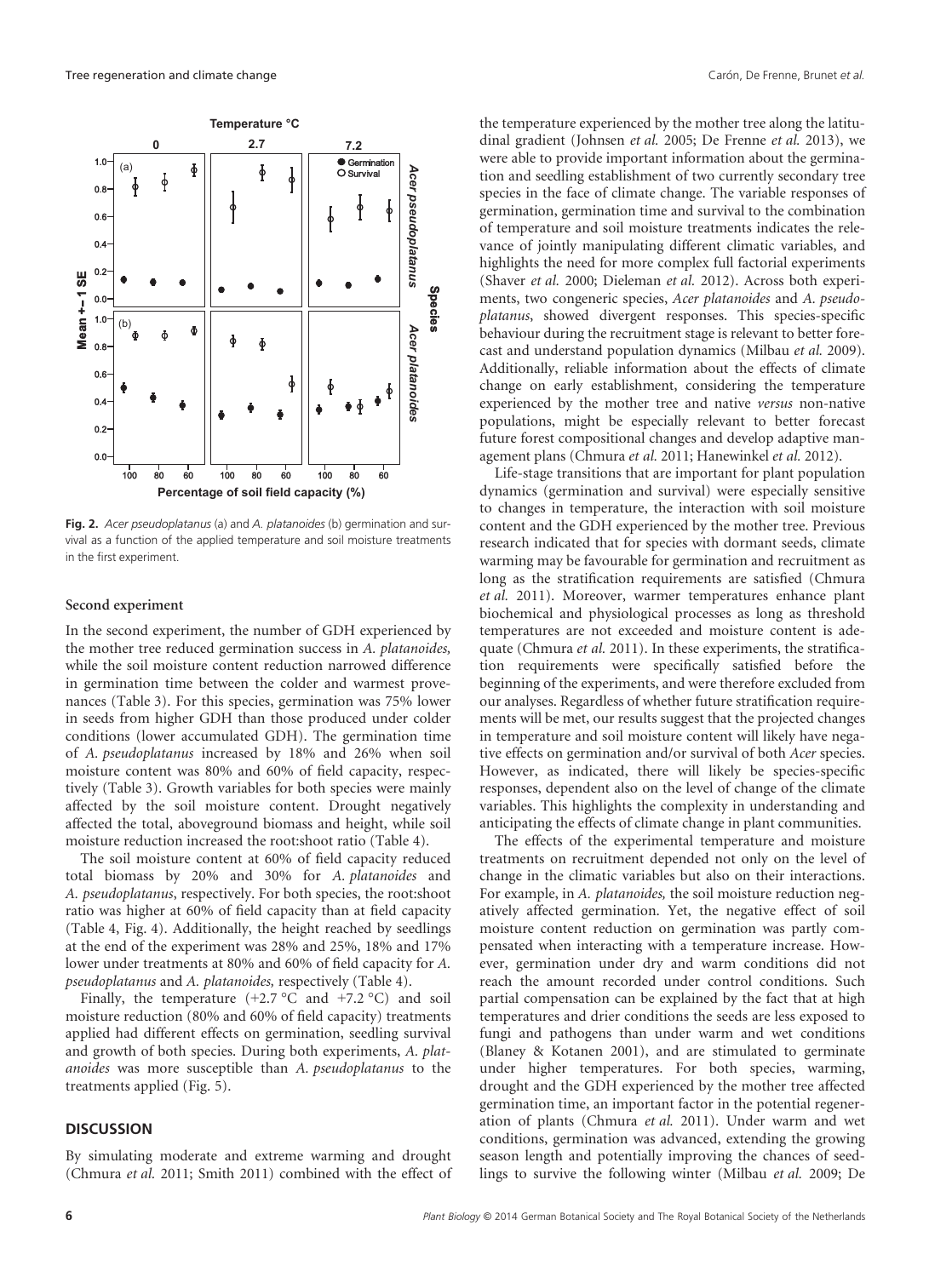Table 2. Effects of warming (temperature increased by 2.7 °C and 7.2 °C) and drought (soil moisture reduced to 80% and 60% of field capacity; M80% and M60%) on the total, aboveground and belowground biomass and root:shoot ratio of Acer platanoides and A. pseudoplatanus in the first experiment. The effects of GDH were not significant and therefore excluded from the model.

|                  | $T + 0$ °C              | $T + 2.7$ °C | $T + 7.2$ °C | M100% | M80%      | M60%       | $T + 0 °C*$<br>M100% | $T + 2.7$ °C x<br>M80% | $T + 7.2$ °C<br>xM80% | $T + 2.7$ °C<br>xM60% | $T + 7.2$ °C<br>xM60% |
|------------------|-------------------------|--------------|--------------|-------|-----------|------------|----------------------|------------------------|-----------------------|-----------------------|-----------------------|
| Acer platanoides |                         |              |              |       |           |            |                      |                        |                       |                       |                       |
| biomass (g)      |                         |              |              |       |           |            |                      |                        |                       |                       |                       |
| mean             | 0.17                    | 0.17         | 0.11         | 0.18  | 0.17      | 0.12       | 0.18                 | 0.17                   | 0.12                  | 0.12                  | 0.10                  |
| SE               | 0.005                   | 0.007        | 0.007        | 0.007 | 0.007     | 0.005      | 0.018                | 0.020                  | 0.020                 | 0.019                 | 0.014                 |
| $t$ -value       |                         | $2.20*$      | $-4.46***$   |       | $-0.09$   | $-2.65**$  |                      | $-1.72$                | 0.21                  | $-2.73**$             | 0.52                  |
|                  | belowgroundbiomass (g)  |              |              |       |           |            |                      |                        |                       |                       |                       |
| mean             | 0.06                    | 0.06         | 0.04         | 0.06  | 0.07      | 0.04       | 0.06                 | 0.06                   | 0.04                  | 0.04                  | 0.04                  |
| SE               | 0.003                   | 0.004        | 0.003        | 0.003 | 0.005     | 0.002      | 0.002                | 0.004                  | 0.002                 | 0.002                 | 0.002                 |
| $t$ -value       |                         | 1.13         | $-4.84***$   |       | 0.64      | $-1.87(*)$ |                      | $-1.83(*)$             | 0.27                  | $-2.56*$              | 1.08                  |
|                  | aboveground biomass (g) |              |              |       |           |            |                      |                        |                       |                       |                       |
| mean             | 0.10                    | 0.11         | 0.07         | 0.12  | 0.10      | 0.08       | 0.12                 | 0.10                   | 0.07                  | 0.07                  | 0.06                  |
| SE               | 0.004                   | 0.004        | 0.005        | 0.004 | 0.003     | 0.006      | 0.004                | 0.003                  | 0.003                 | 0.002                 | 0.003                 |
| $t$ -value       |                         | $2.32*$      | $-3.95***$   |       | $-1.29$   | $-3.33***$ |                      | $-1.34$                | 0.65                  | $-2.41*$              | 0.71                  |
| ratio            |                         |              |              |       |           |            |                      |                        |                       |                       |                       |
| mean             | 0.65                    | 0.54         | 0.50         | 0.54  | 0.66      | 0.56       | 0.57                 | 0.58                   | 0.55                  | 0.50                  | 0.51                  |
| SE               | 0.034                   | 0.027        | 0.068        | 0.019 | 0.052     | 0.046      | 0.025                | 0.054                  | 0.085                 | 0.031                 | 0.160                 |
| $t$ -value       |                         | $-3.21**$    | $-4.15***$   |       | $2.34*$   | 1.14       |                      | $+$                    | $+$                   | $+$                   | $\!+\!$               |
|                  | Acer pseudoplatanus     |              |              |       |           |            |                      |                        |                       |                       |                       |
| biomass (g)      |                         |              |              |       |           |            |                      |                        |                       |                       |                       |
| mean             | 0.14                    | 0.11         | 0.12         | 0.15  | 0.13      | 0.10       | 0.17                 | 0.12                   | 0.13                  | 0.06                  | 0.10                  |
| SE               | 0.108                   | 0.080        | 0.060        | 0.010 | 0.009     | 0.007      | 0.016                | 0.012                  | 0.018                 | 0.013                 | 0.012                 |
| $t$ -value       |                         | $-2.91**$    | $-1.52$      |       | $-0.63$   | $-3.72***$ |                      | $+$                    | $\boldsymbol{+}$      | $+$                   | $\!+\!$               |
|                  | belowgroundbiomass (g)  |              |              |       |           |            |                      |                        |                       |                       |                       |
| mean             | 0.05                    | 0.03         | 0.03         | 0.04  | 0.05      | 0.03       | 0.06                 | 0.03                   | 0.04                  | 0.02                  | 0.02                  |
| SE               | 0.004                   | 0.003        | 0.003        | 0.004 | 0.005     | 0.003      | 0.006                | 0.004                  | 0.009                 | 0.005                 | 0.004                 |
| $t$ -value       |                         | $-4.05***$   | $-3.59***$   |       | 0.83      | $-2.32*$   |                      | $+$                    | $\boldsymbol{+}$      | $+$                   | $\!+\!$               |
|                  | aboveground biomass (q) |              |              |       |           |            |                      |                        |                       |                       |                       |
| mean             | 0.09                    | 0.08         | 0.08         | 0.10  | 0.08      | 0.07       | 0.11                 | 0.07                   | 0.08                  | 0.06                  | 0.07                  |
| <b>SE</b>        | 0.005                   | 0.007        | 0.006        | 0.007 | 0.005     | 0.005      | 0.010                | 0.008                  | 0.010                 | 0.013                 | 0.008                 |
| $t$ -value       |                         | ÷.           | +            |       | $-2.35*$  | $-3.49***$ |                      | $+$                    | $+$                   | $+$                   | $\!+\!$               |
| ratio            |                         |              |              |       |           |            |                      |                        |                       |                       |                       |
| mean             | 0.63                    | 0.39         | 0.37         | 0.46  | 0.57      | 0.45       | 0.59                 | 0.48                   | 0.36                  | 0.34                  | 0.39                  |
| SE               | 0.045                   | 0.027        | 0.031        | 0.052 | 0.044     | 0.032      | 0.095                | 0.040                  | 0.048                 | 0.031                 | 0.063                 |
| $t$ -value       |                         | $-4.72***$   | $-4.98***$   |       | $3.50***$ | 0.58       |                      | ┿                      | +                     | $\!+\!$               | $\!+\!$               |

 $P < 0.001***$ ,  $P < 0.01***$ ,  $P < 0.05*$ ,  $P < 0.10(*)$ .

Mean and SE are calculated on the untransformed variables.

☩: Factors removed during model simplification.

Frenne et al. 2012). However, due the high early mortality under warm and wet conditions, the relative adventage of advanced germination might be suppressed and not provide advantages for the species analysed.

For both species, soil warming reduced seedling survival. However, the negative effect of temperature on the survival of A. platanoides increased when temperature and soil moisture content were jointly manipulated, while in A. pseudoplatanus survival was not affected by the soil moisture content. The high sensitivity of emerging seedlings to drought is well known, and because shoot growth continues later into the growing season, late season droughts may impact seedlings more than they affect mature trees (Dieleman et al. 2012). For this reason, it is likely that drought-related regeneration failures will increase under future climate regimes. However, explaining the differences in drought sensitivity observed, the effect of drought on survival depends on several factors, including

drought hardiness, evolutionary adaptation and drought acclimation (Abrams 1990, 1994; Martinez-Vilalta et al. 2004). As observed in these two closely related species, differences in drought hardiness have also been found between species, varieties and populations, which also points to the relevance of provenance-related tests (Martinez-Vilalta et al. 2004). In this work, we showed that two congeneric species exhibit different drought sensitivities. A. pseudoplatanus survival was not affected by the soil moisture, indicating this species is more drought-tolerant than A. platanoides. As these two species can occur in the same sites, we can expect that under drought stress, A. pseudoplatanus will be relatively advantaged.

The germination and seedling survival of A. platanoides from colder provenances (lower GDH) were much higher than those from warmer provenances (higher GDH) when the seeds were placed under equal conditions. Thus, seeds from warmer provenances may be less provisioned (as indicated by the negative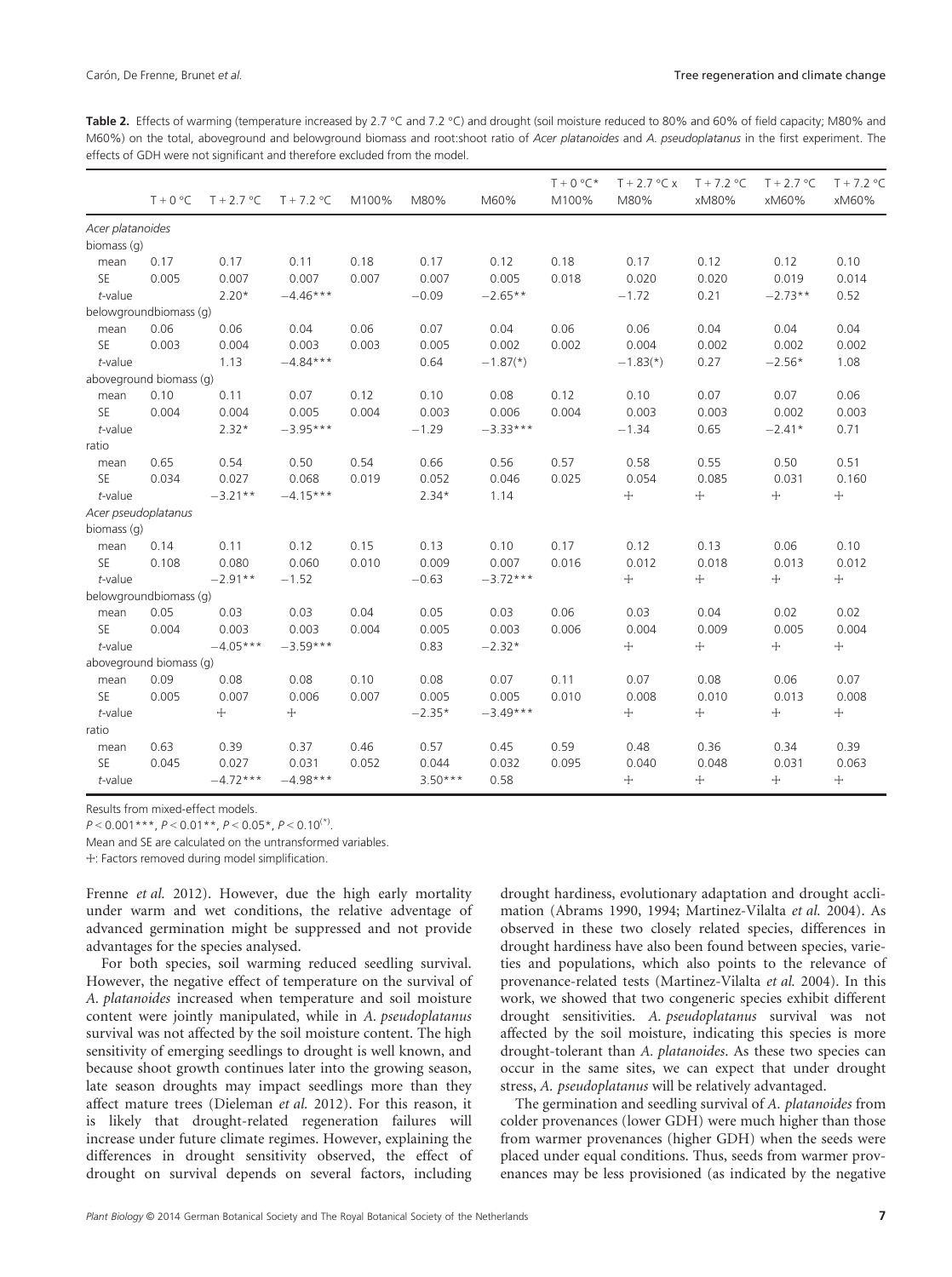

Fig. 3. Average aboveground and belowground biomass of Acer pseudoplatanus (a) and A. platanoides. (b) Error bars indicate SE.

Table 3. Effects of drought (soil moisture content reduced to 80% and 60% of field capacity; M80% and M60%) and the standardised number of growing degree hours between April and September (GDH) on the germination, survival, number of leaves and germination time for Acer platanoides and A. pseudoplatanus in the second experiment.

|                 | Acer platanoides        |            |            |           |                      |                      |       | Acer pseudoplatanus |           |          |                    |                    |
|-----------------|-------------------------|------------|------------|-----------|----------------------|----------------------|-------|---------------------|-----------|----------|--------------------|--------------------|
|                 | M100%                   | M80%       | M60%       | GDH       | M80%<br>$\times$ GDH | M60%<br>$\times$ GDH | M100% | M80%                | M60%      | GDH%     | $M80\% \times GDH$ | $M60\% \times GDH$ |
| germination (%) |                         |            |            |           |                      |                      |       |                     |           |          |                    |                    |
| mean            | 23                      | 25         | 24         |           |                      |                      | 6     | 6                   | 5         |          |                    |                    |
| <b>SE</b>       | 1.68                    | 1.72       | 1.72       |           |                      |                      | 0.89  | 0.89                | 0.81      |          |                    |                    |
| z-value         |                         | ╈          | $+$        | $-3.06**$ | $+$                  | $+$                  |       | +                   | ÷         | $-0.989$ | $+$                | ÷                  |
| survival (%)    |                         |            |            |           |                      |                      |       |                     |           |          |                    |                    |
| mean            | 58                      | 61         | 60         |           |                      |                      | 66    | 63                  | 47        |          |                    |                    |
| <b>SE</b>       | 4.13                    | 3.96       | 4.01       |           |                      |                      | 7.79  | 7.95                | 8.27      |          |                    |                    |
| z-value         |                         | ╈          | ÷          | 0.85      | ╈                    | Ŧ                    |       | 0.779               | $-1.582$  | +        | ÷                  | ÷                  |
| number leaves   |                         |            |            |           |                      |                      |       |                     |           |          |                    |                    |
| mean            | 5.9                     | 4.6        | 3.7        |           |                      |                      | 4.8   | 4.0                 | 3.1       |          |                    |                    |
| <b>SE</b>       | 0.65                    | 0.48       | 0.39       |           |                      |                      | 0.33  | 0.37                | 0.26      |          |                    |                    |
| z-value         |                         | $-3.52***$ | $-6.41***$ | ┿         | +                    | $+$                  |       | $-1.16$             | $-2.11*$  | +        | ÷                  | ÷                  |
|                 | germination time (days) |            |            |           |                      |                      |       |                     |           |          |                    |                    |
| mean            | 9.3                     | 9.6        | 11.3       |           |                      |                      | 14.6  | 17.9                | 19.9      |          |                    |                    |
| <b>SE</b>       | 0.77                    | 0.78       | 0.93       |           |                      |                      | 1.27  | 1.02                | 1.38      |          |                    |                    |
| z-value         |                         | 1.11       | $-1.43$    | 0.51      | $-0.93$              | $2.35*$              |       | $2.19*$             | $4.47***$ | ┿        | ÷                  | ÷                  |

 $P < 0.001***$ ,  $P < 0.01***$ ,  $P < 0.05*$ .

Mean and SE are calculated onthe untransformed variables.

☩: Factors removed during model simplification.

correlation between seed mass and GDH along the latitudinal gradient). The higher seed mass recorded under colder conditions might be related to a lower rate of seed ripening and a longer seed filling process that allows higher total assimilation (Fenner & Thompson 2005). Conversely, the effects on populations that were native versus non-native were limited and there were no clear directional effects on the studied response variables (results not shown). This matches with observations of Skrøppa et al. (2010), who reported rapid adaptation in Picea

abies regarding seedling timing of bud set at the end of the first growing season. These authors compared seedlings obtained from seeds from Central European and Norwegian parents that produced seeds in Norway with seedlings from seeds of mother trees producing seeds at their geographic origin. They argued that the rapid change in this adaptive trait is related to the influence of day length and temperature conditions during embryo formation and maturation on the phenotypic performance of Norway spruce seedlings.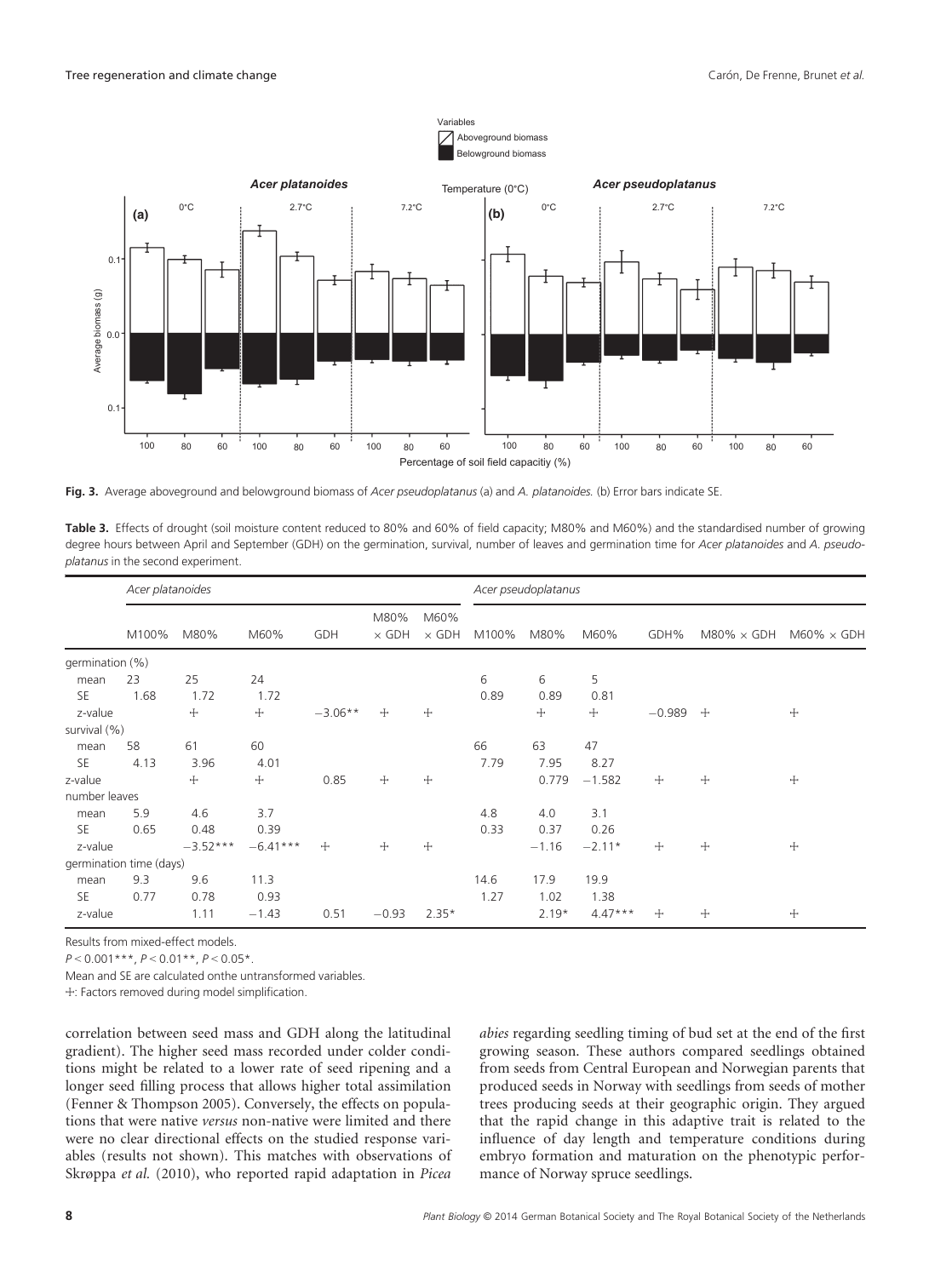Table 4. Effects of drought (soil moisture content reduced to 80% and 60% of field capacity; M80% and M60%) and the standardised number of growing degree hours between April and September (GDH) on the total, aboveground and belowground biomass and root:shoot ratio of Acer platanoides and A. pseudoplatanus in the second experiment.

|             | Acer platanoides        |            |            |       |                      |                      |       | Acer pseudoplatanus |            |     |                    |                    |
|-------------|-------------------------|------------|------------|-------|----------------------|----------------------|-------|---------------------|------------|-----|--------------------|--------------------|
|             | M100%                   | M80%       | M60%       | GDH   | M80%<br>$\times$ GDH | M60%<br>$\times$ GDH | M100% | M80%                | M60%       | GDH | $M80\% \times GDH$ | $M60\% \times GDH$ |
| biomass (g) |                         |            |            |       |                      |                      |       |                     |            |     |                    |                    |
| mean        | 0.66                    | 0.61       | 0.53       |       |                      |                      | 0.33  | 0.25                | 0.23       |     |                    |                    |
| <b>SE</b>   | 0.04                    | 0.03       | 0.03       |       |                      |                      | 0.04  | 0.04                | 0.03       |     |                    |                    |
| $t$ -value  |                         | $-0.93$    | $-2.58*$   | ÷     | ┿                    | $+$                  |       | $-1.98(*)$          | $-1.40$    | $+$ | +                  | $+$                |
|             | belowground biomass (g) |            |            |       |                      |                      |       |                     |            |     |                    |                    |
| mean        | 0.34                    | 0.35       | 0.32       |       |                      |                      | 0.14  | 0.12                | 0.13       |     |                    |                    |
| <b>SE</b>   | 0.03                    | 0.02       | 0.02       |       |                      |                      | 0.02  | 0.02                | 0.02       |     |                    |                    |
| $t$ -value  |                         | $-0.10$    | $1.96(*)$  | 0.439 | 0.181                | $-2.134*$            |       | $-1.49$             | $-0.03$    | $+$ | +                  | $+$                |
|             | aboveground biomass (g) |            |            |       |                      |                      |       |                     |            |     |                    |                    |
| mean        | 0.32                    | 0.27       | 0.21       |       |                      |                      | 0.20  | 0.13                | 0.11       |     |                    |                    |
| <b>SE</b>   | 0.02                    | 0.02       | 0.01       |       |                      |                      | 0.02  | 0.02                | 0.01       |     |                    |                    |
| $t$ -value  |                         | $-2.38*$   | $-4.89***$ | $+$   | $+$                  | $+$                  |       | $-2.34*$            | $-3.02**$  | $+$ | +                  | $+$                |
| ratio       |                         |            |            |       |                      |                      |       |                     |            |     |                    |                    |
| mean        | 1.06                    | 1.33       | 1.77       |       |                      |                      | 0.65  | 0.76                | 1.32       |     |                    |                    |
| <b>SE</b>   | 0.03                    | 0.05       | 0.12       |       |                      |                      | 0.04  | 0.07                | 0.144      |     |                    |                    |
| $t$ -value  |                         | $3.26***$  | $7.32***$  | ÷     | $+$                  | $+$                  |       | 0.41                | $3.95***$  | $+$ | ÷                  | $+$                |
| height (cm) |                         |            |            |       |                      |                      |       |                     |            |     |                    |                    |
| mean        | 8.21                    | 6.8        | 6.13       |       |                      |                      | 7.67  | 6.30                | 5.56       |     |                    |                    |
| <b>SE</b>   | 0.32                    | 0.24       | 0.19       |       |                      |                      | 0.44  | 0.33                | 0.26       |     |                    |                    |
| $t$ -value  |                         | $-3.41***$ | $-4.84***$ | ┿     | ┿                    | $+$                  |       | $-2.43*$            | $-3.41***$ | $+$ | +                  | +                  |

 $P < 0.001***$ ,  $P < 0.01***$ ,  $P < 0.05*$ ,  $P < 0.10^{(*)}$ .

Mean and SE are calculated onthe untransformed variables.

☩: Factors removed during model simplification.



Fig. 4. Effects of drought treatments on aboveground and belowground biomass of Acer pseudoplatanus (a) and A. platanoides (b) in the second experiment. Error bars denote SE.

Furthermore, in the two Acer species, differences between colder and warmer provenances in germination and survival success increased under the treatments applied in our experiment, showing the importance of bigger seeds and, consequently, higher nutrient reserves, on the early regeneration success under climate change. Finally, it is important to mention that the response of tree survival to soil moisture reductions can change over longer time periods. For instance, it is possible that seedlings and saplings resulting from seeds taken from warmer regions perform better under drought stress, as previously reported for other species (Atzmon et al. 2004; O'Brien et al. 2007).

Concerning the growth variables, warming and drought affected height and biomass growth of both Acer species. The influence of the GDH of different provenances appears to be important only at the very start of the recruitment stage. However, after germination, the role of the provenance loses relevance in terms of growth, which is mainly conditioned by the experimental conditions. Again, these results show that species-specific responses are especially relevant in terms of the population dynamic variables (germination and survival) and indicate how different aspects of plant life can be differentially affected in congeners. Drought and warming reduced the growth of both Acer species (total, above- and belowground biomass and height). The root:shoot ratio generally increased as drought intensified, as reported before for low-severity drought (Kramer et al. 2010) and extreme drought (Dreesen et al. 2012). Our results thus equally confirm that under stress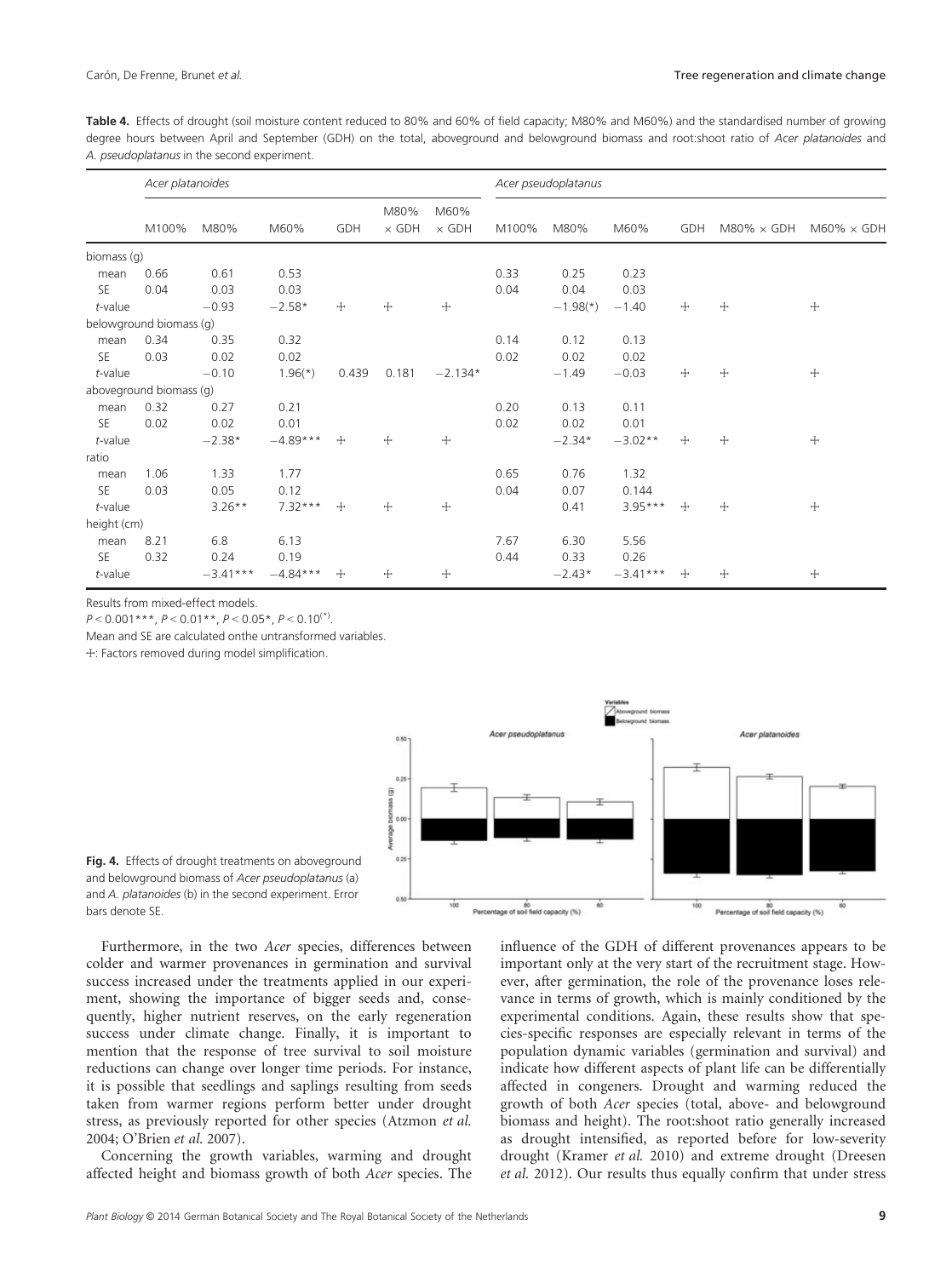

Fig. 5. Scheme of the main experimental outcomes. In the first column, effects of the treatments on germination, survival and biomass are indicated (positive, negative and a combination of positive and negative). The small arrows indicate increases and decreases in the level of the treatments; stars indicate the interaction between treatments.

conditions there is a differential allocation of resources in favour of belowground biomass.

To conclude, our results suggest that increasing temperatures might negatively affect critical life stages, such as germination and survival, of Acer pseudoplatanus and A. platanoides. The negative impact of soil moisture was especially important in constraining biomass production and growth. However, especially when the two global-change drivers act together, these might strongly modify population dynamics of our study species. The germination success of A. *platanoides* was more than twofold higher than that of A. pseudoplatanus. An additional potential future advantage of the former species is that under all the treatments applied, seedlings of A. platanoides were larger than seedlings of A. pseudoplatanus, especially regarding root biomass, which may allow this species to colonise a larger soil volume for nutrient and water uptake. Together, these results suggest that A. platanoides might be better able to cope with changing climate conditions, which is especially relevant since deciduous trees are gaining in dominance, e.g. in several Central European forests, because of higher conifer mortality caused by climate change-related drought stress (Gimmi et al. 2010). This is particularly important when considering that potential novel regional communities might emerge in the context of climate change (Williams & Jackson 2007). However, it is necessary to stress that we

#### **REFERENCES**

- Abrams M.D. (1990) Adaptations and responses to drought in Quercus species of North America. Tree Physiology, 7, 227–238.
- Abrams M.D. (1994) Genotypic and phenotypic variation as stress adaptations in temperate tree species: a review of several case studies. Tree Physiology, 14, 833–842.

focused only on the germination, survival and early growth of the seedlings and that information about the subsequent life stages will be key to fully understand and forecast the population dynamics of these Acer species.

# ACKNOWLEDGEMENTS

We thank the Research Foundation-Flanders (FWO) for funding the Scientific Research Network 'FLEUR', data providers in the ECA&D project (data and metadata available at http:// www.ecad.eu) and Francesco Iannaccone for assistance with the figures. This paper was written while MMC held a PhD fellowship from Erasmus Mundus funding through the EuroTango project and PDF held a post-doctoral fellowship from the FWO.

# SUPPORTING INFORMATION

Additional Supporting Information may be found in the online version of this article:

Table S1. Provenance-specific responses to the temperature treatments (Control, 2.7 °C and 7.2 °C) and the moisture treatments (100% field capacity, reduced to 80% and 60% of field capacity; M100%, M80%, M60%) on germination and survival probabilities and biomass.

Atzmon N., Moshe Y., Schiller G. (2004) Ecophysiological response to severe drought in Pinus halepensis Mill. trees of two provenances. Plant Ecology, 171, 15–22. Beier C., Beierkuhnlein C., Wohlgemuth T., Penuelas

J., Emmett B., Körner C., de Boeck H., Christensen J.H., Leuzinger S., Janssens I., Hansen K. (2012) Precipitation manipulation experiments – challenges and recommendations for the future. Ecology Letters, 15, 899–911.

- Blaney C.S., Kotanen P.M. (2001) Effects of fungal pathogens on seeds of native and exotic plants: a test using congeneric pairs. Journal of Applied Ecology, 38, 1104–1113.
- Booth R.K., Jackson S.T., Sousa V.A., Sullivan M.E., Mickley T.A., Clifford M.J. (2012) Multi-decadal drought and amplified moisture variability drove rapid forest community change in a humid region. Ecology, 93, 219–226.